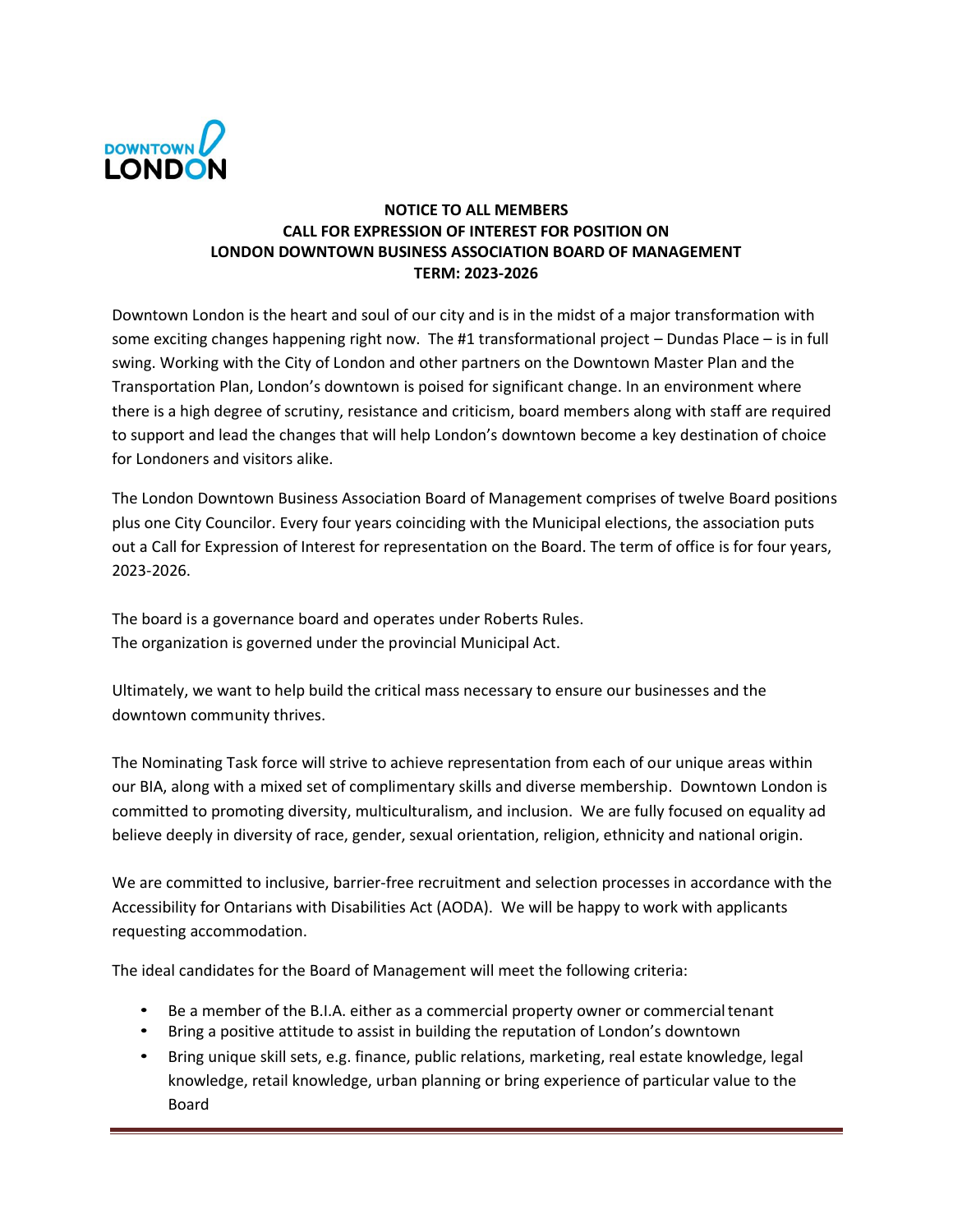- Be recognized as a current or future leader in the district
- Understand complex organizations
- Steward the organization through our 2021-2025 Strategic Plan and establish direction beyond
- Board experience is an asset in terms of policy setting and establishing strategic direction
- Support our strategic projects in member engagement and retention, unapologetic advocacy and placemaking
- Have demonstrated either through industry or community involvement good stewardship and governance
- Works well as part of a team, contributes reasoned opinions and accepts and supports decisions reached by the Board
- Have the ability to set aside any personal agenda and work towards the betterment of London's downtown
- Able to commit the time and resources to serve on the Board and task force(s)

Nominations will be open to **Friday, May 20, 2022** and will be accepted by email upon completion of the Nomination Application Form attached plus a copy of your Curriculum Vitae to the attention of: Andrew McClenaghan – Chair of the Nominations Task Force

Submissions by: **E‐mail:** vicki@downtownlondon.ca **Mail:** 123 King St, London, ON N6A 1C3

## **The absolute deadline for submissions is Friday, May 20, 2022.**

## **What happens after May 20, 2022?**

- The Nominating Task force will vet the applications and provide a slate of directors to the existing board for approval.
- The approved slate will be voted upon by the membership at our **October 28, 2022** AGM there will be no nominations from the floor.
- Then the slate will be forwarded the Corporate Services Committee at The City of London for ultimate approval by Council.
- The new board will take office in January of 2023.
- The new board members will participate in mandatory board orientation.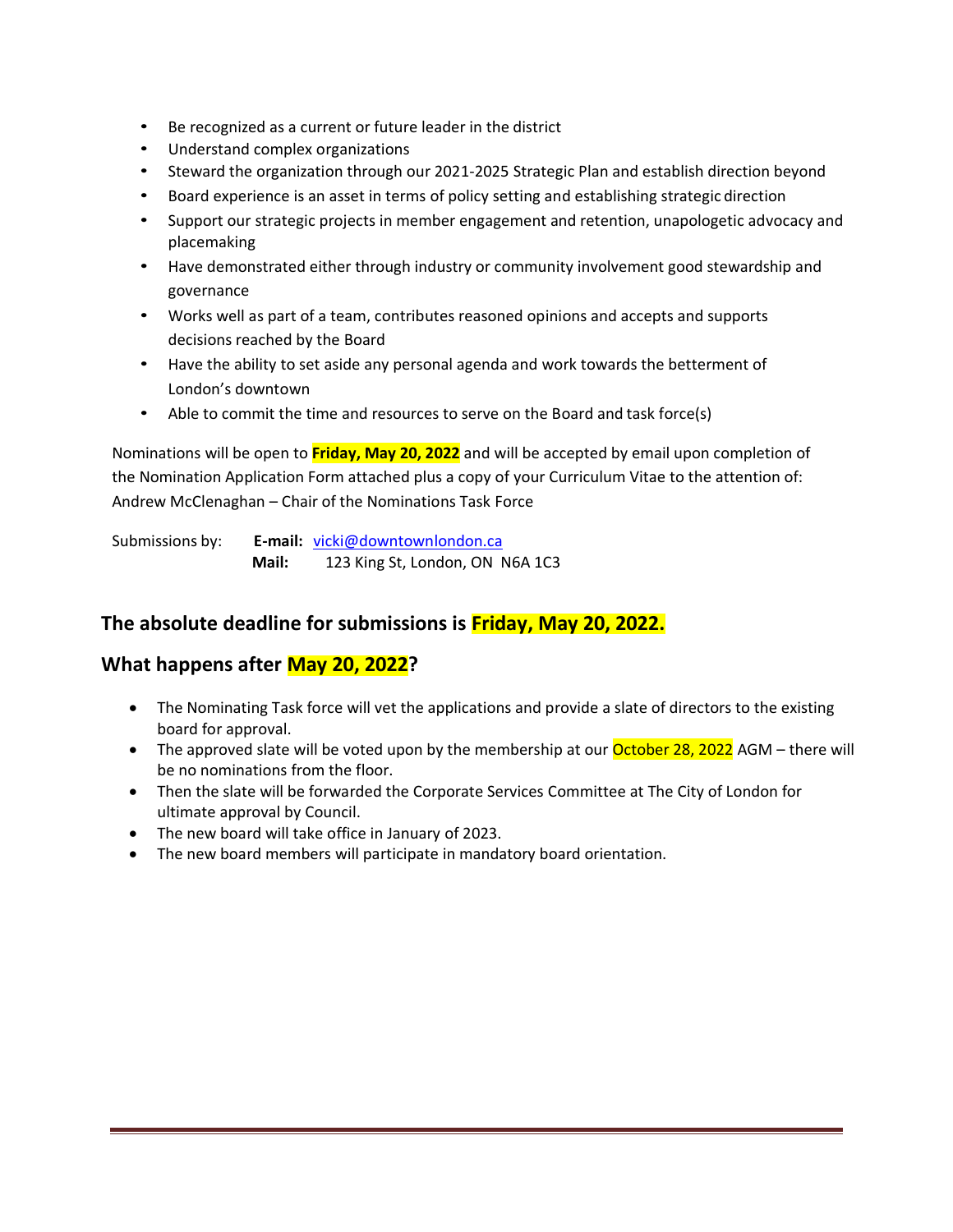

## **APPLICATION - BOARD OF MANAGEMENT POSITION LONDON DOWNTOWN BUSINESS ASSOCIATION Term: 2023-2026**

| City:                                                                             |                                                                                     |                                                                                          |
|-----------------------------------------------------------------------------------|-------------------------------------------------------------------------------------|------------------------------------------------------------------------------------------|
|                                                                                   |                                                                                     |                                                                                          |
| Type of Member:                                                                   |                                                                                     |                                                                                          |
|                                                                                   | <b>I</b> Commercial Property Owner                                                  | <b>D</b> Commercial Tenant                                                               |
|                                                                                   |                                                                                     |                                                                                          |
|                                                                                   |                                                                                     |                                                                                          |
|                                                                                   |                                                                                     | 1. Why do you want to become a Board Member of the London Downtown Business Association? |
|                                                                                   |                                                                                     |                                                                                          |
|                                                                                   |                                                                                     |                                                                                          |
|                                                                                   |                                                                                     |                                                                                          |
|                                                                                   |                                                                                     |                                                                                          |
|                                                                                   |                                                                                     |                                                                                          |
|                                                                                   |                                                                                     |                                                                                          |
|                                                                                   |                                                                                     |                                                                                          |
|                                                                                   |                                                                                     |                                                                                          |
|                                                                                   |                                                                                     |                                                                                          |
|                                                                                   | 2. What specific expertise would you bring to the Board of London Downtown Business |                                                                                          |
|                                                                                   |                                                                                     |                                                                                          |
|                                                                                   |                                                                                     | $\Box$ Public Relations                                                                  |
| Marketing                                                                         |                                                                                     | $\Box$ Real Estate                                                                       |
| Governance                                                                        |                                                                                     | $\Box$ Legal                                                                             |
| Retail                                                                            |                                                                                     | $\Box$ Urban Planning                                                                    |
| Association?<br>$\Box$ Finance<br>□<br>П<br>$\Box$<br><b>J</b> Strategic Planning |                                                                                     | $\Box$ Communications                                                                    |

3. What specific skills or competencies would you bring to the Board of London Downtown Business Association?

\_\_\_\_\_\_\_\_\_\_\_\_\_\_\_\_\_\_\_\_\_\_\_\_\_\_\_\_\_\_\_\_\_\_\_\_\_\_\_\_\_\_\_\_\_\_\_\_\_\_\_\_\_\_\_\_\_\_\_\_\_\_\_\_\_\_\_\_\_\_\_\_\_\_\_\_\_\_\_\_\_\_\_\_\_\_\_\_\_\_\_\_\_\_\_\_\_\_\_\_\_\_\_\_\_\_\_

\_\_\_\_\_\_\_\_\_\_\_\_\_\_\_\_\_\_\_\_\_\_\_\_\_\_\_\_\_\_\_\_\_\_\_\_\_\_\_\_\_\_\_\_\_\_\_\_\_\_\_\_\_\_\_\_\_\_\_\_\_\_\_\_\_\_\_\_\_\_\_\_\_\_\_\_\_\_\_\_\_\_\_\_\_\_\_\_\_\_\_\_\_\_\_\_\_\_\_\_\_\_\_\_\_\_\_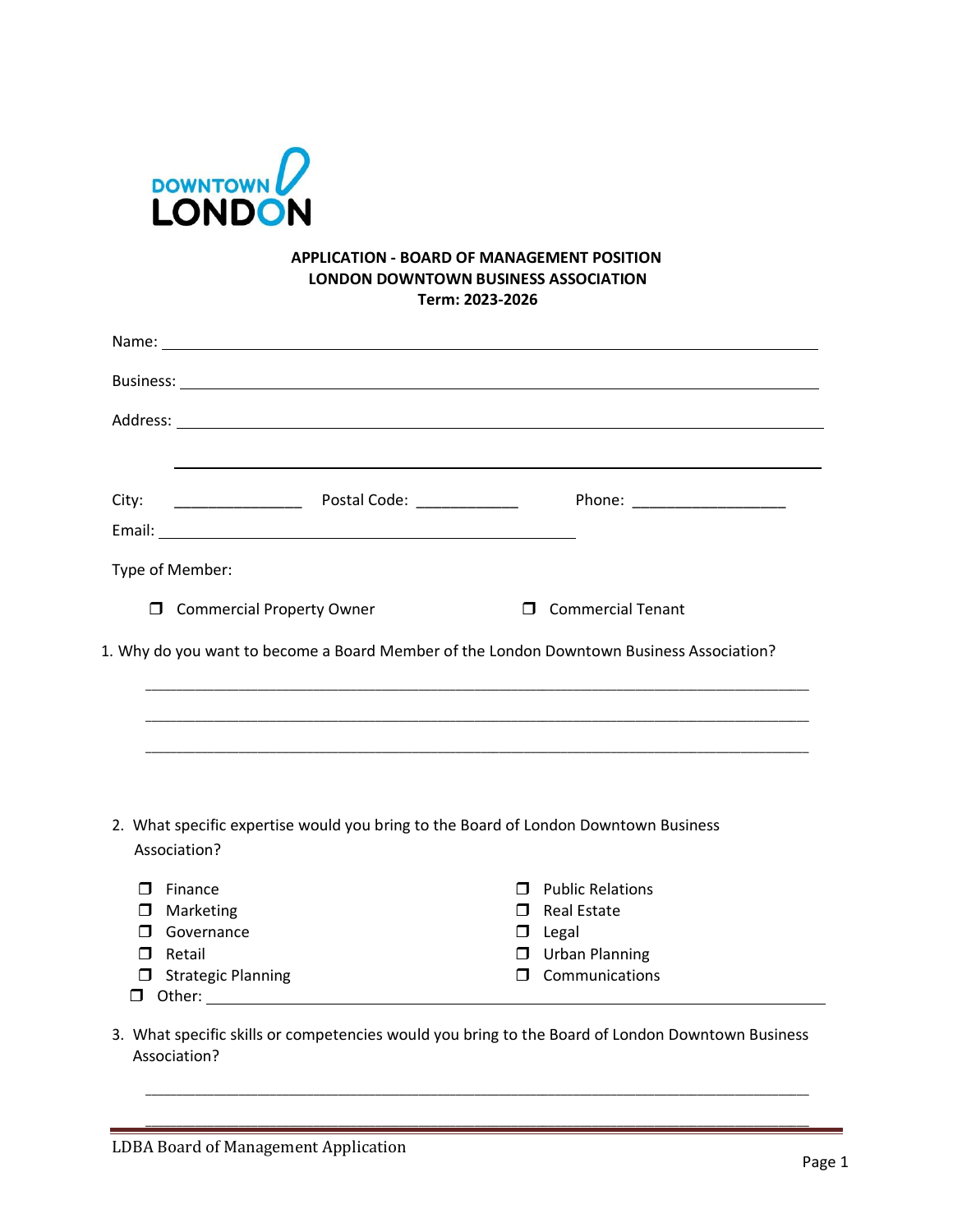|                                                          | 5. Are you familiar with the work that the London Downtown Business Association does in the District?                                                                                                               |                 |                                           |                   |
|----------------------------------------------------------|---------------------------------------------------------------------------------------------------------------------------------------------------------------------------------------------------------------------|-----------------|-------------------------------------------|-------------------|
| Yes<br>0                                                 |                                                                                                                                                                                                                     | $\Box$ Somewhat | $\Box$ Not sure                           | $\Box$ New to the |
|                                                          |                                                                                                                                                                                                                     |                 |                                           | <b>District</b>   |
|                                                          | 6. Board members are expected to prepare for and attend 10 board meetings annually. If<br>applicable, committee volunteer work includes up to four meetings annually. Is this a<br>commitment you are able to make? |                 |                                           |                   |
| $\Box$ Yes                                               | п                                                                                                                                                                                                                   | Somewhat        | $\Box$ Unsure of commitment at this point |                   |
|                                                          |                                                                                                                                                                                                                     |                 |                                           |                   |
|                                                          |                                                                                                                                                                                                                     |                 |                                           |                   |
|                                                          |                                                                                                                                                                                                                     |                 |                                           |                   |
|                                                          | 8. Please feel free to make other comments or details that would be of value to the Nominations                                                                                                                     |                 |                                           |                   |
|                                                          |                                                                                                                                                                                                                     |                 |                                           |                   |
|                                                          | Please submit this form and your Curriculum Vitae no later than Friday, May 20, 2022 to the<br>attention of <b>Andrew McClenaghan, Chair of the Nominations Task Force.</b> Methods of                              |                 |                                           |                   |
| Committee.<br>communication:<br>$\triangleright$ E-mail: | vicki@downtownlondon.ca                                                                                                                                                                                             |                 |                                           |                   |